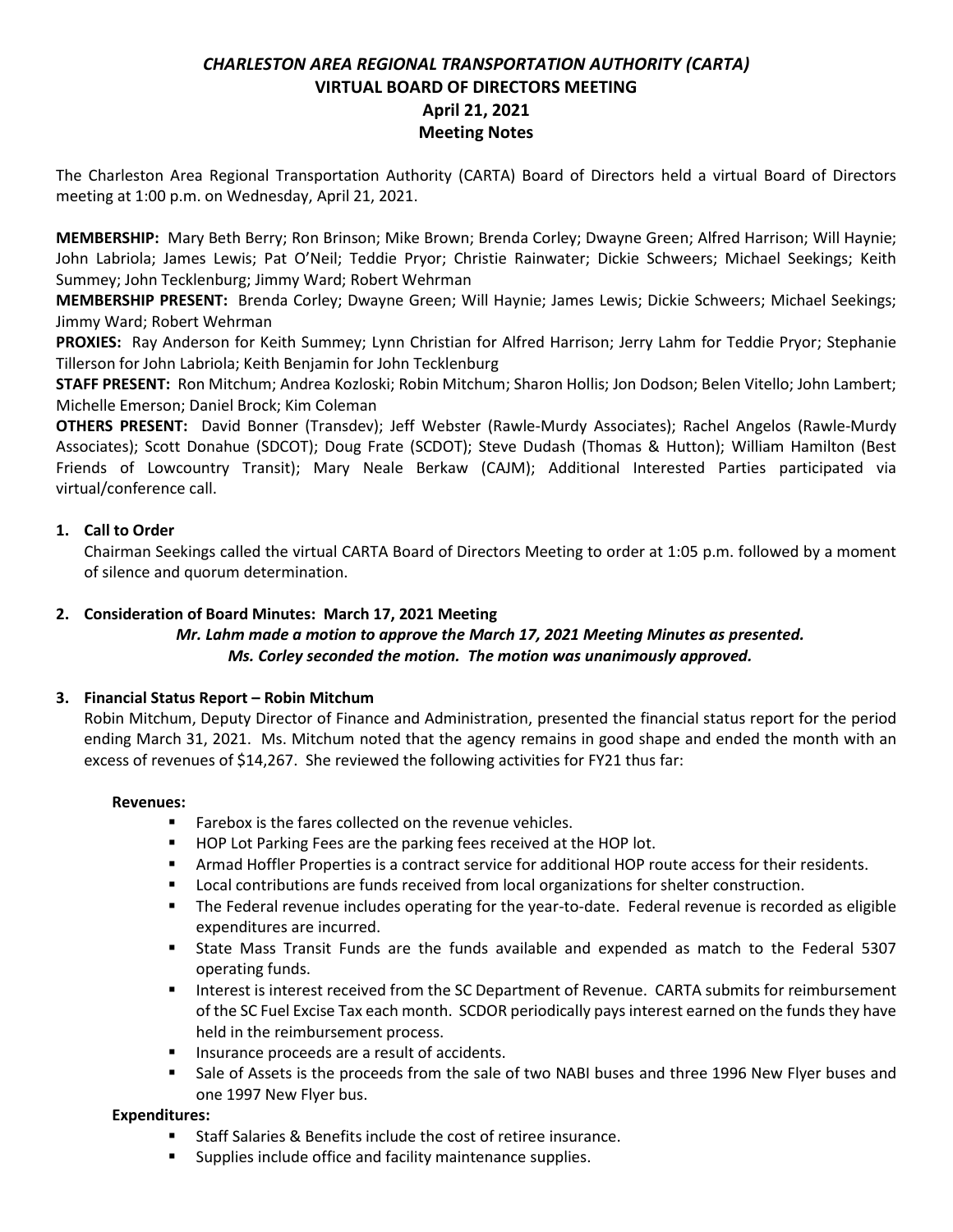- Printing includes cost of printing route maps, brochures and passes.
- Automotive costs include the maintenance on the administrative vehicles and mileage reimbursements.
- Postage is postage meter refills used to mail passes.
- Dues/Memberships is CARTA's membership with Transportation Association of South Carolina (TASC).
- **•** Office Equipment Rental includes the quarterly postage meter rental fee, the cost of the portable toilet rental for the HOP lot and the monthly battery lease for the electric buses.
- Office Equipment Maintenance (OEM) includes the FY21 portion of the Swiftly Transit Time & Insights (through 6/28/2021), the FY21 portion of the Cradlepoint NetCloud Essentials for mobile routers and Zscaler internet security renewal, in addition to other IT support.
- Rent includes the Ashley Phosphate Park & Ride lot, Dorchester Village Shopping Center Park & Ride lot, Leeds Avenue lot lease from SCE&G, SC Works Trident lease space and document storage.
- Communications is the cost of phone, internet and radio services at the facilities and on the buses.
- Utilities include electric and water at the SuperStop, Melnick Park & Ride, the Radio Shop at Leeds Avenue and the charging stations at Leeds Avenue.
- Custodial Services is the cost of janitorial services at the Melnick Park & Ride location and the SuperStop bus depot.
- Other Professional Services include pest control services, SuperStop security service and UST inspection services.
- **EXECT ACT SHARE CONTRACT SERVICES (IGA & Management) is the extensive services BCDCOG provides to CARTA.**
- Money Transport is the cost of the armored guard service, Brinks, to pick up and transport cash deposits to the bank.
- Pilot Ride Program is customer transportation cost for same day service through independent rideshare.
- Vehicle Maintenance is the cost to maintain the fleet.
- Facility Repair & Maintenance is the cost to maintain the SuperStop facility.
- Operating Fees & Licenses include credit card transaction fees, storm water fees, solid waste user fees and vehicle title and registration fees.
- **■** Insurance includes the cost of liability insurance provided by the Insurance Reserve Fund. This includes the FY21 portion of the 2021 renewal. The amount will increase and decrease as we add and remove items from the policy throughout the fiscal year but this is the bulk of the insurance expenditure for FY21.
- Interest is the interest accrued on the Melnick Park & Ride Loan.
- Non-Capitalized Assets include the purchase of additional driver and side shields on the buses, radio equipment and security equipment.

### **Capital Expenditures:**

- Rolling Stock is the purchase of two Alexander Dennis Enviro 200 buses and three Proterra Electric buses.
- Bus Shelter Construction/Bench Installation is the purchase of shelters.
- Capital includes the purchase of a fork lift.
- **■** ITS System is the purchase of the Syncromatics system.

Ms. Mitchum reviewed the HOP expenditures. As of March 31, 2021, total expenditures for the HOP program for FY21 is \$202,932. She addressed questions and comments. The Board received the Financial Status Report and HOP Expenditures Report as information.

## **4. FY21 Budget Revision – Request for Approval – Robin Mitchum**

Ms. Mitchum presented the FY21 Budget Revision. She discussed the line-item changes in revenues and expenditures in detail. Ms. Mitchum stated that the budget will continue to be monitored to ensure revenues and expenditures remain aligned and that any recommended revisions will be made as necessary. Ms. Mitchum addressed questions and comments.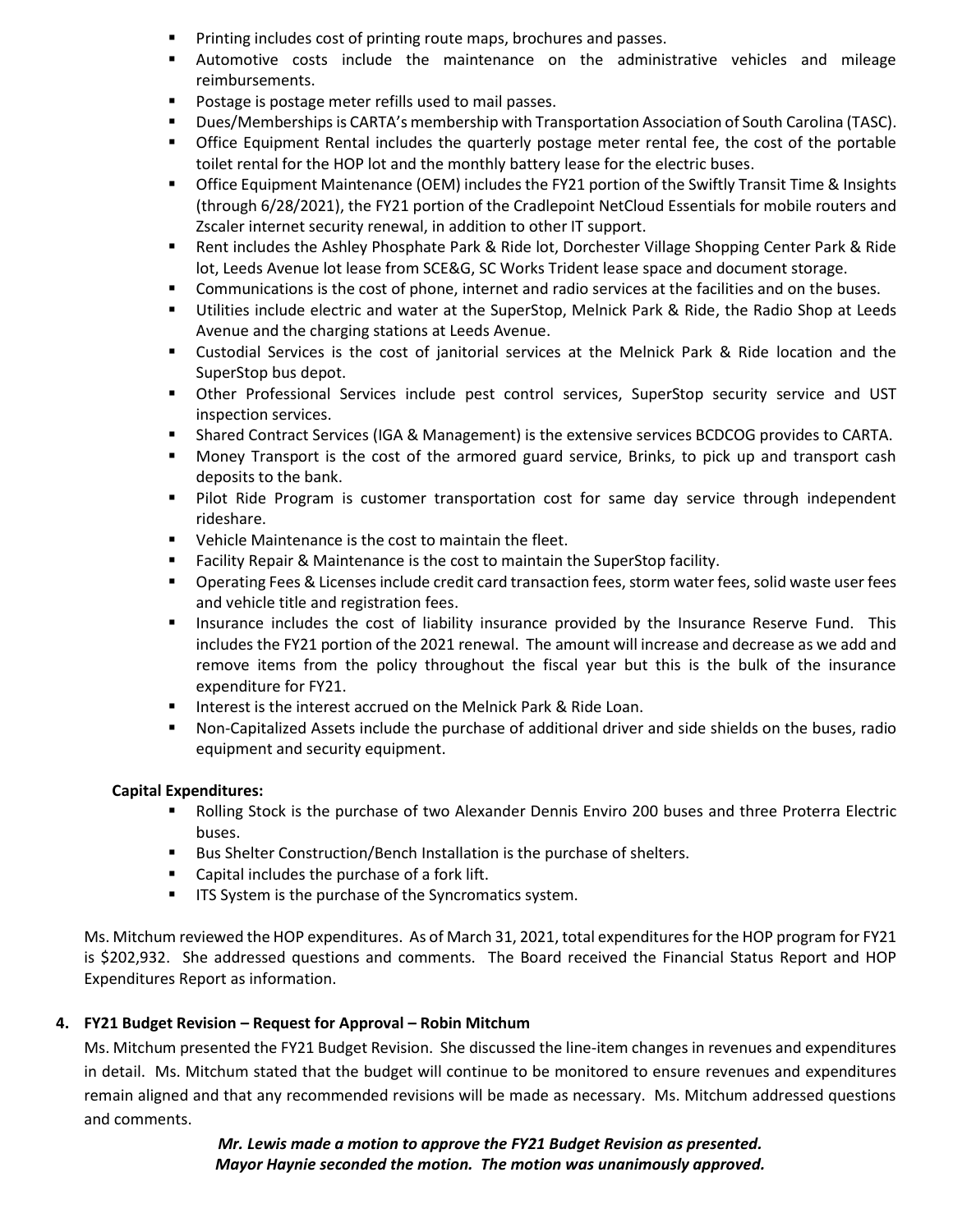#### **5. Procurement Policies and Procedures Revision – Request for Approval – Robin Mitchum**

Ms. Mitchum presented the Procurement Policies and Procedures Revision. She noted that the Board approved the Procurement Policies and Procedures at the September 20, 2017 Board of Directors meeting. Ms. Mitchum stated that the FTA has requested the addition of a Governing Directive that will be inserted on pages 70 & 71 of the Procurement Policies and Procedures manual. She explained the Governing Directive in detail and addressed questions and comments.

### *Mr. Lewis made a motion to approve the Procurement Policies and Procedures Revision as presented. Mayor Haynie seconded the motion. The motion was unanimously approved.*

#### **6. Resolution to Apply for Funding – Request for Approval – Robin Mitchum**

Ms. Mitchum discussed the Resolution to Apply for Funding. She noted that the Resolution authorizes Ron Mitchum, Executive Director, to file applications with the SCDOT on behalf of CARTA for federal and/or state funding to assist in providing community and/or human services transportation services. If the application is approved, CARTA will provide the required match for the capital, operations and administrative charges, the necessary insurance coverage as required under the agreement, and all necessary local match for operating losses. The Board will agree to comply with all FTA and SCDOT Program statutes and regulations, directives, certifications and assurances to carryout the project as described in the application. Ms. Mitchum addressed questions and comments.

### *Mayor Haynie made a motion to approve the Resolution to Apply for Funding as presented. Mr. Lahm seconded the motion. The motion was unanimously approved.*

#### **7. Mobile Ticketing Project – Request for Approval – Ron Mitchum**

Ron Mitchum, Executive Director, discussed the Mobile Ticketing Project. He noted that the pilot program is a result of the discretionary grant application that staff submitted to identify a contactless ticketing system. A contactless ticketing system will provide additional safety features for riders. CARTA was awarded the grant for funding which will be used towards the mobile ticketing project upon Board approval. Mr. Mitchum stated that the contactless fare option will not replace the current fare system so that those who wish to pay in cash may continue to do so; however, a system will be implemented in order to allow cash payments to be made in a safer method. He noted that CARTA's Transit Advisory Committee, as well as some customers, will be involved in the project. Mr. Mitchum addressed questions and comments.

### *Mr. Lewis made a motion to approve the Mobile Ticketing Project for a 6-month Trial Period. Mr. Benjamin seconded the motion. The motion was unanimously approved.*

#### **8. Project Updates – Ron Mitchum & Staff:**

Mr. Mitchum stated that if anyone has any questions regarding the project updates, to please contact him for further information. A summary was distributed in the Board packet in advance of the meeting.

- **A) Stop/Shelter Design Guidelines:** Staff contracted Nelson\Nygaard to develop Transit and Bus Stop Guidelines in the fall of 2020. In March, the Consultant and BCDCOG staff finished the first round of stakeholder discussions with key parties to address their desired outcome for the development of the Guidelines. A second round of stakeholder discussions will start in late April. Nelson\Nygaard also wrote a design guidelines peer review, which included Maryland DOT, Port Authority of Alleghany County, King County, Memphis Area Transportation Authority and information from the NACTO Urban Street Design Guide. The next bimonthly Technical Advisory Committee meeting will take place in late May or early June with the anticipated delivery of a final document in summer 2021.
- **B) Service Planning Initiatives:** HOP Route 7 and Route 211 Temporary Changes: HOP Route 7 would be temporarily removed from service after effective Sunday, May 9th. Route 211 would have increased span to more closely match that of the HOP services starting that Sunday; Syncromatics APC Verification: Staff has a sampling plan to validate the Automatic Passenger Counters data recently installed on the buses that will be used in April to validate recent data. The plan requires staff to ride all rides and track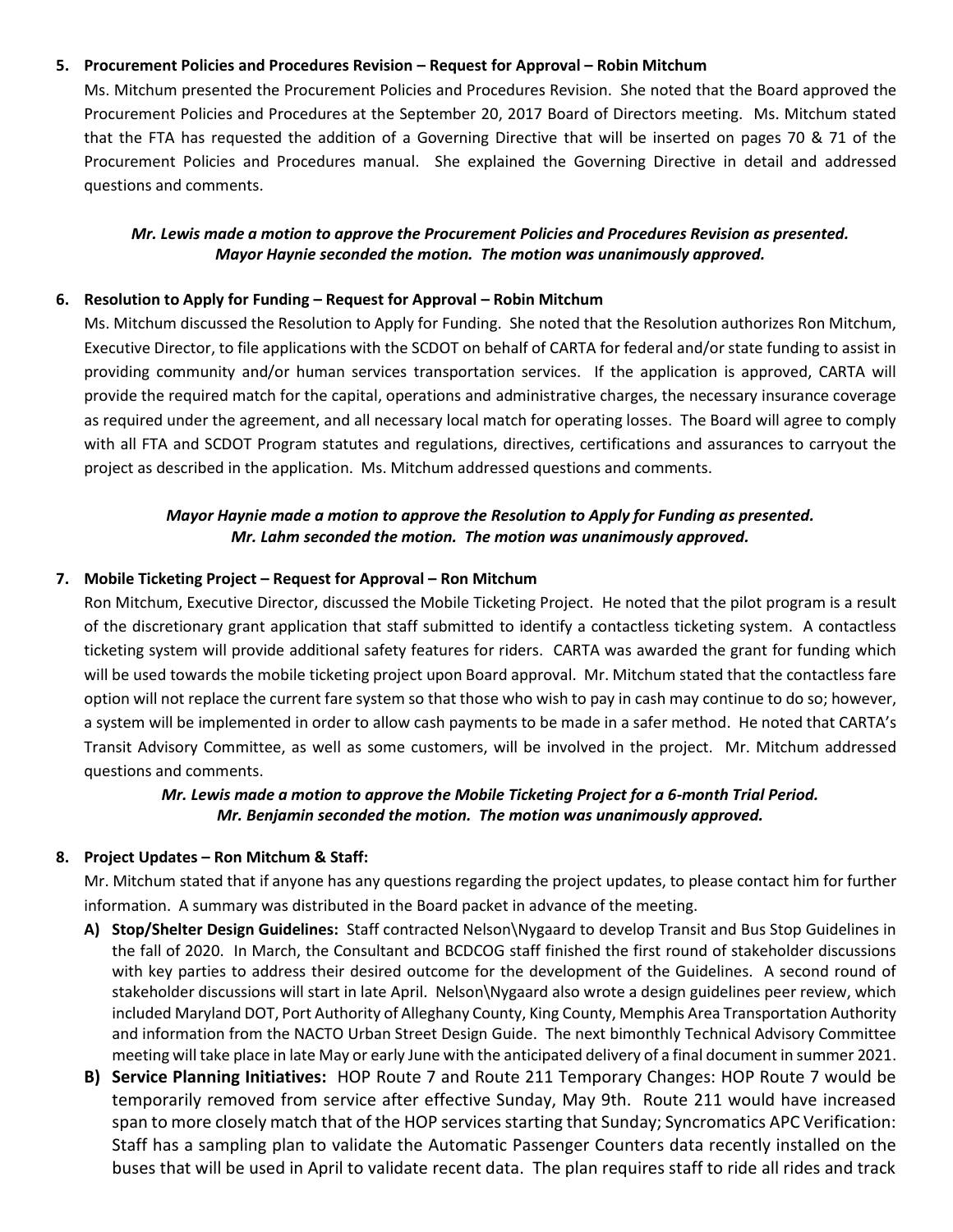boarding and alightings by route, stop, day and time; Isle of Palms Beach Shuttle: Staff is developing the routing and schedule for the Beach Shuttle. The shuttle will have a Memorial Day weekend launch, with service starting Saturday, May 29th. Connections to Routes 40 and 42 are being evaluated to occur at Town Centre and Market Center Boulevard; Lincolnville Transit Survey: In cooperation with the Town of Lincolnville, the BCDCOG is conducting a town-wide transit survey to better understand the transit needs and desires of residents and businesses. We are sharing the survey and meeting with the homeowners and local businesses in Lincolnville. An online survey went live in March and is available through April 20 at https://www.surveymonkey.com/r/LTNS032021.

- **C) Electric Bus Master Plan:** Stantec was selected to develop a comprehensive plan that improves the overall performance of the network as CARTA moves toward an all-electric fleet. This plan includes a study of power demands, route feasibility, infrastructure needs, charging strategies and on-route charging evaluations. This effort also includes the development of a fleet management plan that will support CARTA's program for fleet replacement and expansion over the next 20 years. Presently, Stantec is gathering data and will deploy loggers to gather data across the entire fixed-route fleet.
- **D) CARTA OnDemand (TNC Pilot):** Staff contracted UZURV and Uber to provide subsidized transportation in the fall of 2020. The pilot, CARTA OnDemand, launched on February 1<sup>st</sup>. The pilot offers door-to-door subsidized services for our seniors (55+) and Tel-A-Ride customers and covers a designated area with one end of the trip connecting to or from the Charleston Medical District on the Peninsula, Monday through Friday, between the hours of 9 AM and 5 PM. Trips with both UZURV and Uber cost \$4 each way. Staff approved 11 senior applications in March. We had 8 UZURV trips taken in March and 1 Uber trip.
- **E) CARTA Shelter Improvement Program (SIP):** Bus stops play an important role in how our riders experience transit. CARTA is working to continuously improve our bus stops by providing the best amenities for riders as they board and depart the bus. A list of the shelters/benches in development and new designs being started were included in the agenda packet for the Board's review in advance of the meeting.
- **F) Solar Lighting Project:** Solar lighting systems provide security and illumination in needed areas when grid power is unattainable or costly to bring to a site. CARTA has invested \$178,180 into solar lights for the region. To date 101 have been installed. Recent Development: City of Charleston approved 27 locations. We are currently working on the installation of solar lights at these approved locations and review other suggested input and locations.
- **G) Digital Signage:** Strategically-located displays enable the transit signage system to inform the public, minimize wait times and enhance the overall traveler's experience. The methodology selected priorities based on ridership, quantity of connecting routes, existing shelters and stop closures due to flooding. The City of Charleston's Design Review Committee (DRC) approved 9 locations within existing shelters. CARTA is currently working on a final quote for Phase 1 of this project. Phase 1 will have a total of 13 locations. We are working the Synchromatics on design details and an installation plan.
- **H) BCDCOG Vanpool Program:** The BCDCOG took delivery of 11 vans. The fleet has two sizes: Seven vans accommodate 15 riders, and the other 4 vans accommodate 7 riders. COVID protocols and fare structure have been developed an included in Policy Document. Vans have been detailed, licensed and registered, and cameras (AngelTrax internal and external dash cam) have been installed. The only things left to be done before they are ready for use are the decal wraps and the GPS device installation which will happen next week. Our primary employers being considered for first rider groups are Wild Dunes, Gildan and MUSC. We are waiting on employee survey results from WD, and are sharing our COVID protocols with other interested parties. MUSC and Gildan will likely need to distribute updated employee surveys as well.
- **I) Fleet Replacement/Charger Installation**
- **J) Shipwatch Square Transit Center:** A meeting was held this morning regarding the Shipwatch Square Transit Center. Staff is working with Charleston County and the project is making progress.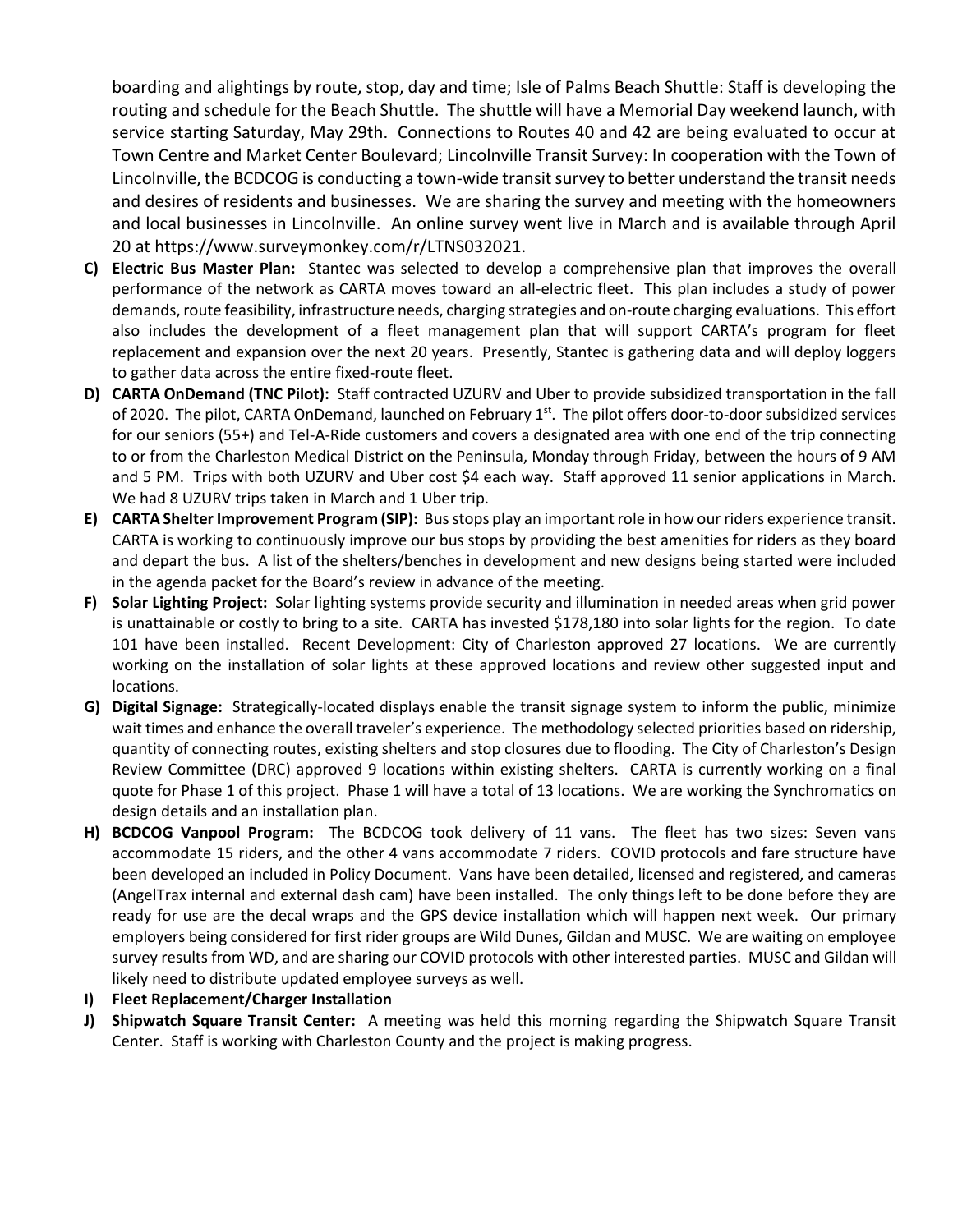**K) Lowcountry Rapid Transit (LCRT): Lowcountry Rapid Transit (LCRT):** A&E Design: 30% design submittals are ongoing over the next month with anticipated completion in May. These plans will be used to develop the project scope, schedule and budget for FTA review. Key Stakeholder Coordination: BCDCOG/County/SCDOT/CARTA have initiated discussions on interagency agreements needed. Project team has begun meeting with key stakeholders, community members and other interested organizations about the 5 projects. Steering committee meeting is scheduled for April 19th. Meeting with municipal and key stakeholders is ongoing. FTA Coordination: Monthly meetings are held with FTA. The required subplans are being developed to submit to FTA in April. FTA's Project Management Oversight Consultant (PMOC) will be assigned in near future. An internal team risk workshop will be held in late April, with an FTA led Risk Workshop to be scheduled in early Summer. Coordination meetings on the ridership model with FTA technical staff are ongoing. NEPA: Documented Categorical Exclusion draft document is in development and will be submitted to FTA for review in March. Section 106 consultation is underway. NEPA is anticipated to be complete in June. Shipwatch Square/Transit Hub: Civil site design on the bus transfer loop is nearing completion. Transit Center concepts are being evaluated and coordinated with City of North Charleston to incorporate a Police Precinct. Maintenance Facility: Team is evaluating maintenance facility site near fairgrounds for LCRT vehicle storage and maintenance. This includes a NEPA analysis near the end of line Park and Ride facility proposed for the Exchange Park Fairgrounds. That analysis is expected to be complete at the end of April. Transit Signal Prioritization: Transit signal prioritization at intersections is part of the LCRT project definition. A demonstration project of the TSP on Dorchester Road was initiated in March to develop the technology and infrastructure on a smaller scale corridor to advance that technology on CARTA transit buses traveling on Dorchester Road. This will provide the framework for the LCRT TSP technology which can be expanded to the remainder of the corridor. A kickoff meeting was held and the project team began data collection. TOD Study: Station area planning workshops are being scheduled for 8 station areas through March and April. TOD stakeholder meeting was held to review final drafts of affordable housing and value capture strategies. TOD virtual public workshops for Summerville on April 19<sup>th</sup> and North Charleston on April 20<sup>th</sup>. Virtual access to the meetings is available on lowcountryrapidtransit.com. Public Involvement: Stakeholder and neighborhood meetings are ongoing. TOD workshops began in March. LCRT online public meetings will begin on April 26<sup>th</sup>. Morgan Grimes, LCRT's communications specialist, has been visiting businesses along the corridor and reaching out to neighborhoods and community organizations. She has had direct communications with over 520 businesses and community members along the corridor as of April 1st, and that number continues to grow. Several virtual and in person events are scheduled for the spring.

Mr. Mitchum addressed questions and comments. The Board received the Project Updates as information.

#### **9. Ridership Report – Jon Dodson**

Jon Dodson, Senior Transit Planner, presented the Ridership Report. He stated that ridership on a month-to-month comparison from March 2020 to March 2021 is down 16%. Mid-to-late March 2020 were when altered schedules were implemented as COVID measures. DASH & HOP shuttles have seen the biggest drop in ridership between March 2020 and March 2021 with a 38% decline, followed by Express routes with an approximately 36% decline. The HOP is down 56% in the same period, the largest decline across the system. Mr. Dodson noted that 31-Folly Road (14%), 33- St. Andrews Boulevard (5%), 41-Coleman Boulevard (21%), 102-North Neck (0%), 103-Leeds Avenue (10%), 203-MUSC (76%) and 31-St. Andrews Boulevard (20%) increased ridership between March 2020 and March 2021. Route 203- MUSC had 25 riders per hour which is the highest in the system. Additionally, Routes 10-Rivers Avenue (13), 11- Dorchester Airport (11), 20-King Street/Citadel (12), 32-Northbridge (13), 33-St. Andrews (10) and DASH 211 (12) had the highest riders per hour across the system. Route 31-Folly Road is up 35% comparing March 2021 to January 2021. January 2021 was the last full month with the previous, lesser frequency. When comparing March 2021 to March 2020, that route is up 14%. Mr. Dodson addressed questions and comments. The Board received the Ridership Report as information.

#### **10. Executive Director's Report – Ron Mitchum**

Mr. Mitchum noted that virtual public meetings will be held to explain and discuss the changes that will occur on Rivers Avenue regarding the LCRT. He also noted that a VW grant that the BCDCOG submitted on behalf of CARTA was awarded for \$608 thousand and will be used for electric buses. Mr. Mitchum stated that work continues on the parking lot matters regarding the IOP Pilot Project. He explained the Triennial Review and noted that the review is